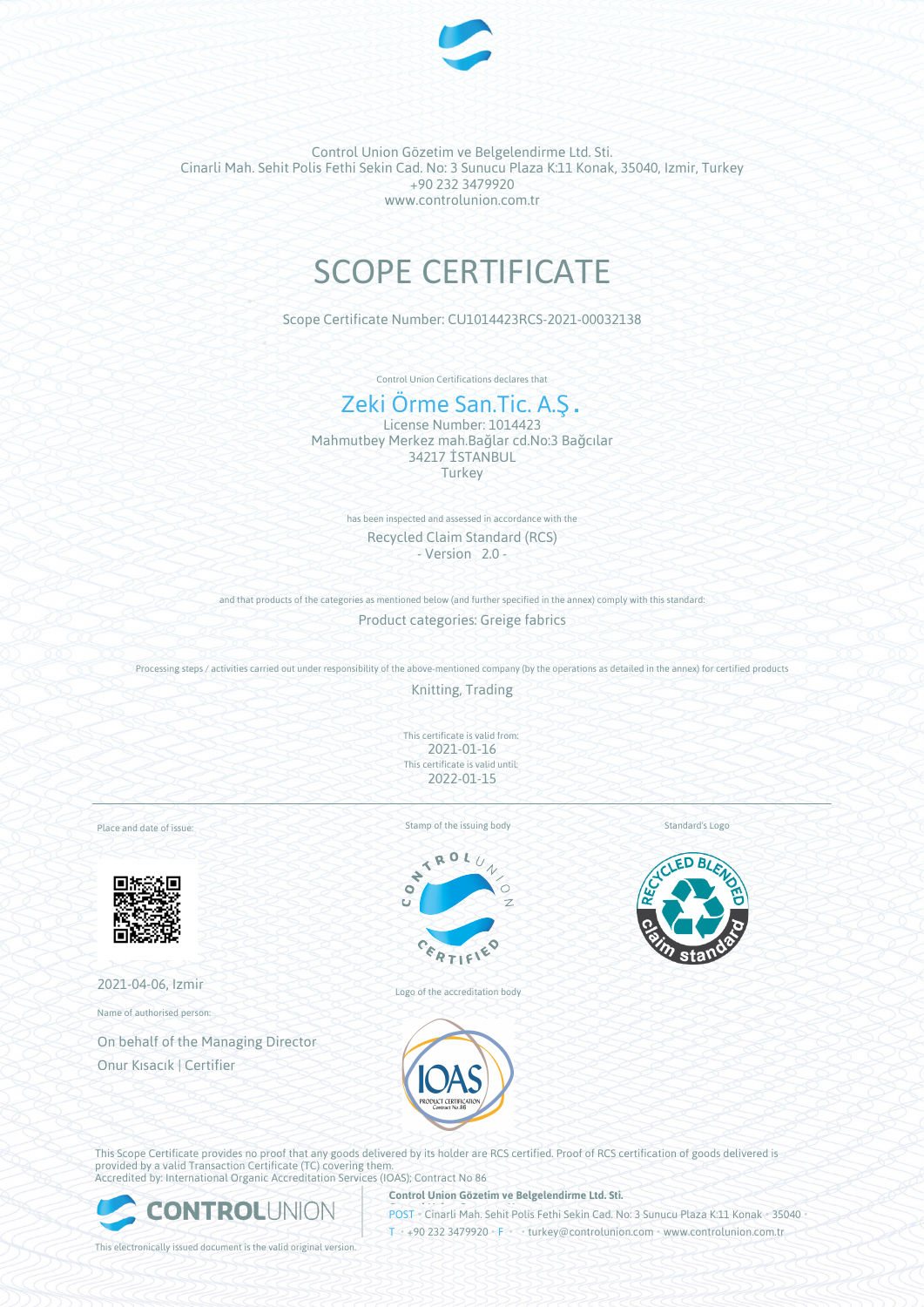

### Control Union Gözetim ve Belgelendirme Ltd. Sti. Cinarli Mah. Sehit Polis Fethi Sekin Cad. No: 3 Sunucu Plaza K:11 Konak, 35040, Izmir, Turkey +90 232 3479920 www.controlunion.com.tr

#### **Zeki Örme San.Tic. A.Ş. Recycled Claim Standard (RCS)**

Products Annex to certificate no. CU1014423RCS-2021-00032138 In specific the certificate covers the following products:

| <b>Product details</b>             | <b>Material composition</b>                                                        |                                                                | Label grade              |  |
|------------------------------------|------------------------------------------------------------------------------------|----------------------------------------------------------------|--------------------------|--|
| Knitted fabrics                    |                                                                                    | 70.0% Organic Cotton<br>30.0% Recycled Post-Consumer Polyester |                          |  |
|                                    | Stamp of the issuing body                                                          |                                                                | Standard's logo          |  |
|                                    | Ľ<br>$\frac{1}{2}$<br>$\sqrt{}$<br>$\mathcal{N}_o$<br>$\circ$<br>Ü<br>$\mathbb{Z}$ | <b>RE</b>                                                      | BLENDEL                  |  |
|                                    | $c_{\mathcal{E}_R}$                                                                | sta                                                            |                          |  |
|                                    | Logo of the accreditation body                                                     |                                                                |                          |  |
|                                    |                                                                                    |                                                                |                          |  |
| On behalf of the Managing Director |                                                                                    |                                                                |                          |  |
| Onur Kısacık   Certifier           | PRODUCT CERTIFICATION<br>Contract No.86                                            |                                                                |                          |  |
|                                    |                                                                                    | TRO                                                            | <b>ACLED</b><br><b>Q</b> |  |